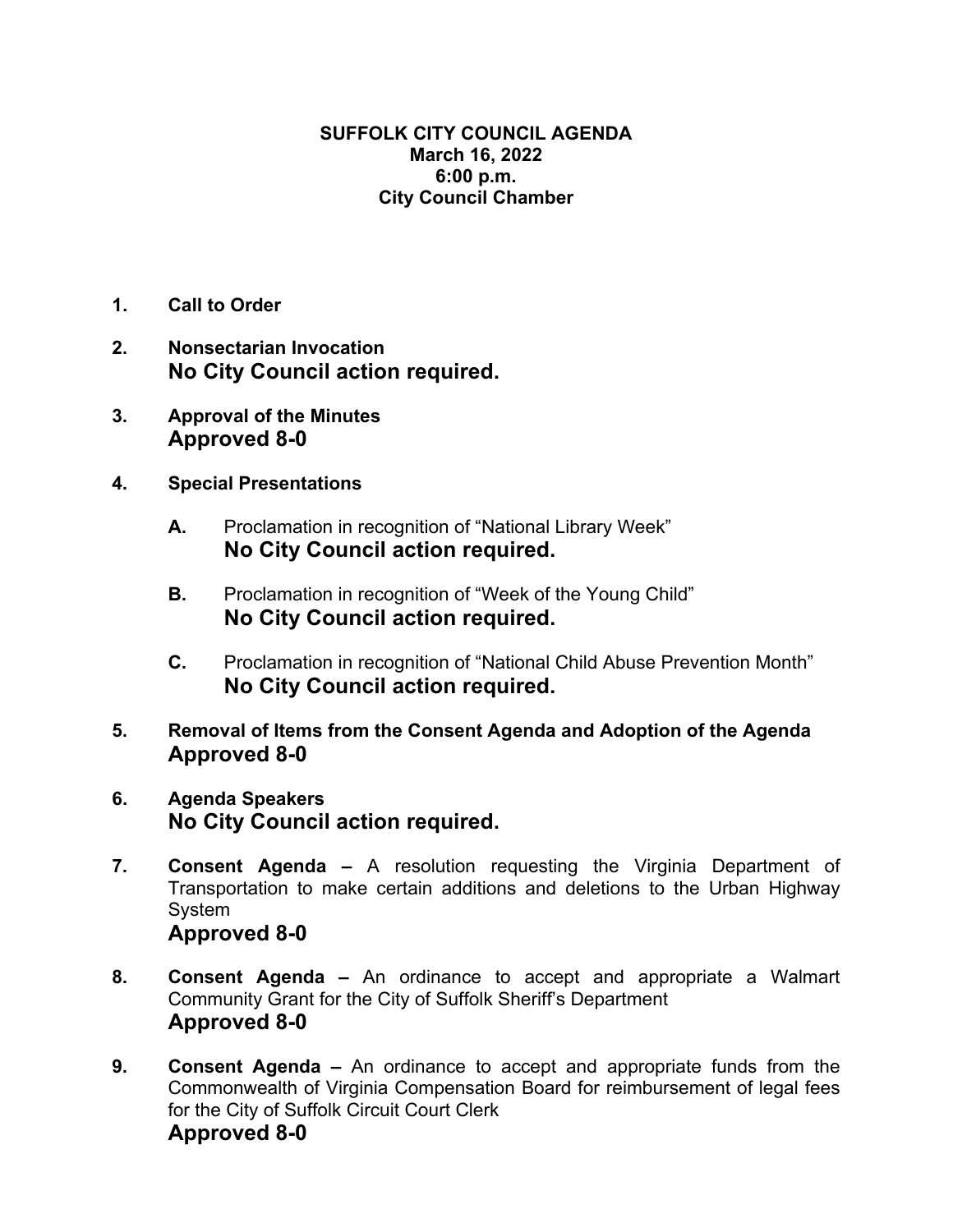- **10. Consent Agenda –** An ordinance to accept and appropriate funds from the Virginia Outdoors Foundation Open Space Lands Preservation Trust Fund Grant Program for the Jericho Lane Public Access Project **Approved 8-0**
- **11. Consent Agenda** An ordinance to amend Chapter 34, Article IV, Section 34-109 of the City Code Concerning the Removal of Weeds, Excessive Growth of Vegetation, Trash and Debris **Approved 8-0**
- **12. Consent Agenda** An ordinance to amend Chapter 2, Article III, Division 14, Section 2-463 Education Committee, of the Code of the City of Suffolk **Approved 8-0**
- **13. Public Hearing** An ordinance to rezone and amend the official zoning map of the City of Suffolk to change the zoning from O-I, Office/Institutional zoning district, to RU-18, Residential Urban-18 (Conditional) zoning district, for property located at 7521 Burbage Drive, Zoning Map 6, Parcel 12\*2\*1, Account Number 306003365; RZN2021-021 (Conditional) **Approved 8-0**
- **14. Public Hearing –** An ordinance to grant a Conditional Use Permit to establish a day care (family day home), 5-12 children, on property located at 5628 Plummer Boulevard, Zoning Map 13E, Parcel 23, Account Number 301187120; CUP2020- 023

## **Approved 8-0**

- **15. Public Hearing** An ordinance to grant a Conditional Use Permit to restore a nonconforming residential structure to an extent of greater than 50% of its replacement cost, on property located at 304 Eugenia Street, Zoning Map 34G19(A), Parcel 5; Account Number 350388000; CUP2021-027  **Approved 8-0**
- **16. Public Hearing –** An ordinance to grant a Conditional Use Permit to restore a nonconforming residential structure to an extent of greater than 50% of its replacement cost, on property located at 306 Eugenia Street, Zoning Map 34G19(A), Parcel 4; Account Number 352736500; CUP2021-028 **Approved 8-0**
- **17. Ordinances No City Council action required.**
- **18. Resolutions No City Council action required.**
- **19. Staff Reports No City Council action required.**